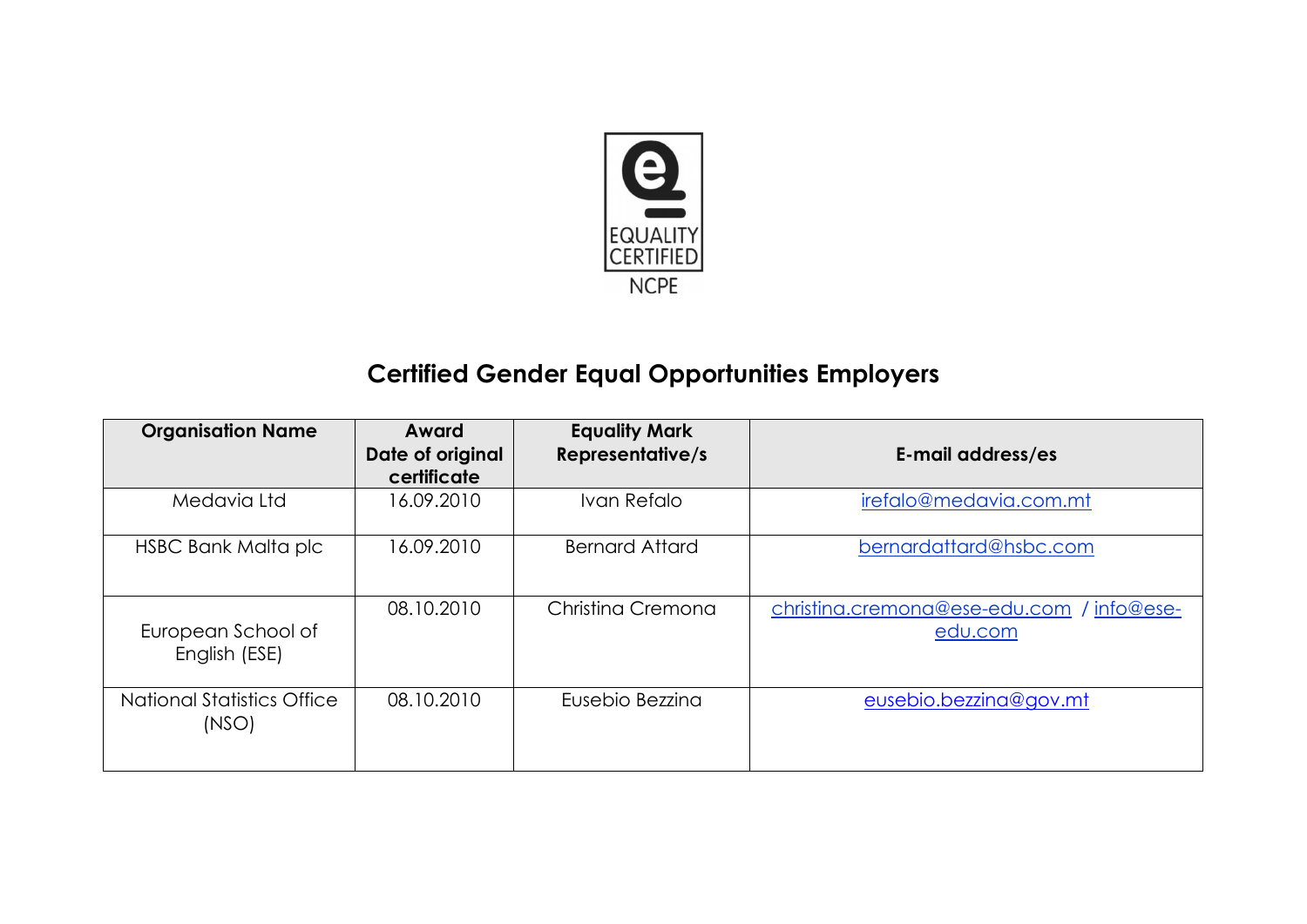| <b>Organisation Name</b>                                | Award<br>Date of original<br>certificate | <b>Equality Mark</b><br><b>Representative/s</b> | E-mail address/es                                  |
|---------------------------------------------------------|------------------------------------------|-------------------------------------------------|----------------------------------------------------|
| Foundation for Social<br>Welfare Services (FSWS)        | 08.10.2010                               | Vivienne Mallia Goham                           | vivienne.mallia@gov.mt                             |
| Melita Ltd                                              | 08.10.2010                               | Jacqueline Abela                                | Jacqueline.abela@melitaltd.com                     |
| <b>FTIAS Ltd</b>                                        | 23.11.2010                               | Rodianne Galea                                  | rodianne.galea@ftias.com                           |
| Intercomp                                               | 14.02.2011                               | <b>Anthony Pace</b>                             | apace@intercomp.com.mt                             |
| Internal Audit &<br>Investigations<br>Department (IAID) | 14.03.2011                               | Laura Vassallo;<br>Amanda Zammit                | laura.a.vassallo@gov.mt;<br>amanda.e.zammit@gov.mt |
| Enemalta p.l.c.                                         | 14.03.2011                               | Redent Balzan                                   | Redent.balzan@enemalta.com.mt                      |
| <b>World Aviation Group</b>                             | 14.03.2011                               | Alicia Felice                                   | alicia.felice@centercom.eu                         |
| Aviation Online Ltd.                                    | 14.03.2011                               | Alicia Felice                                   | alicia.felice@centercom.eu                         |
| Centercom Ltd.                                          | 14.03.2011                               | Alicia Felice                                   | alicia.felice@centercom.eu                         |
| <b>BPO Services Ltd.</b>                                | 14.03.2011                               | Alicia Felice                                   | alicia.felice@centercom.eu                         |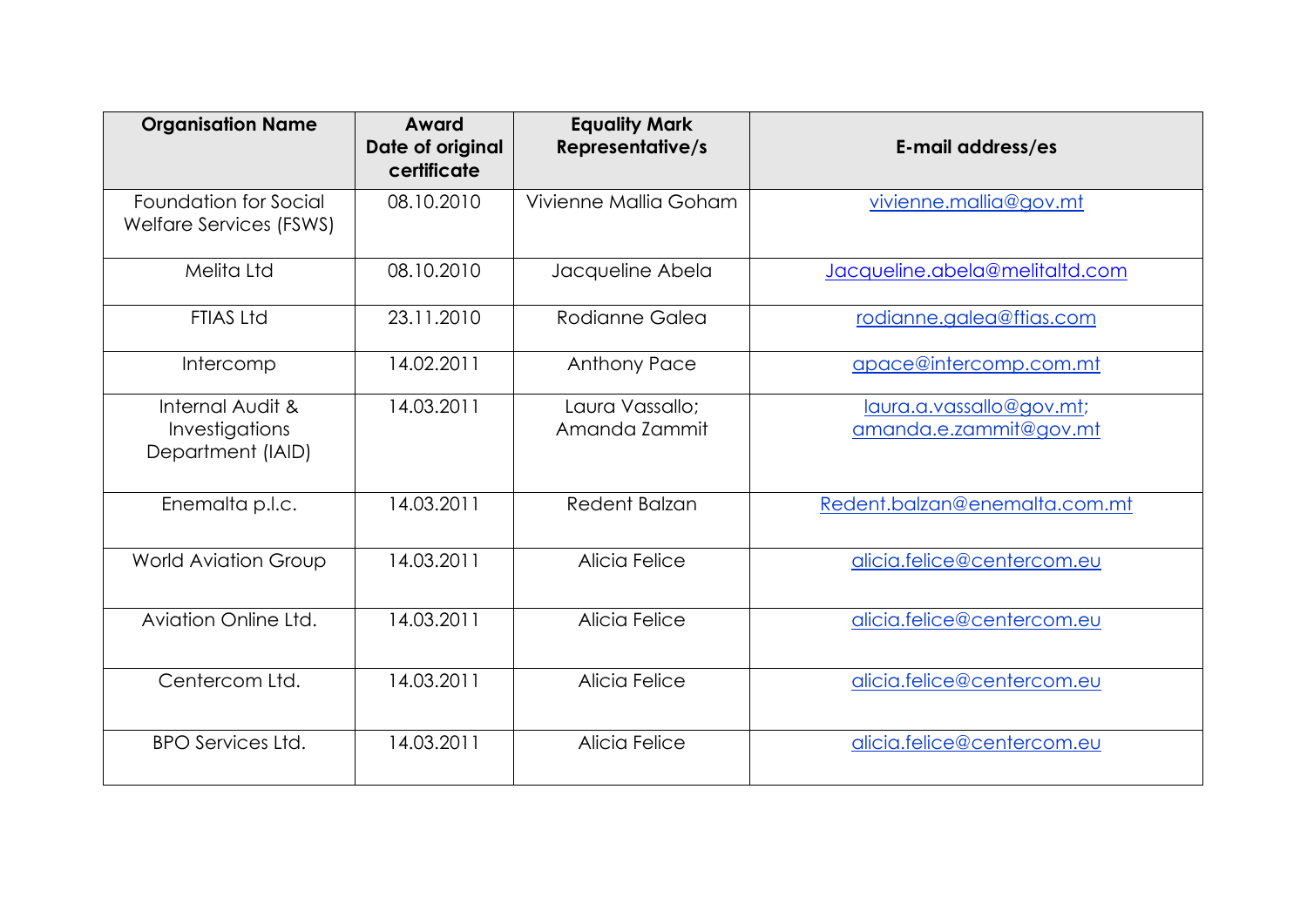| <b>Organisation Name</b>                        | Award<br>Date of original<br>certificate | <b>Equality Mark</b><br><b>Representative/s</b> | E-mail address/es                               |
|-------------------------------------------------|------------------------------------------|-------------------------------------------------|-------------------------------------------------|
| Pharmacy of Your Choice<br>Dept.                | 02.06.2011                               | Divna Sladojevic/<br><b>Maria Gatt</b>          | divna.sladojevic@gov.mt<br>maria.r.gatt@gov.mt  |
| <b>Bank of Valletta</b>                         | 07.07.2011                               | Ray Debattista<br>Simone Dimech                 | ray.debattista@bov.com<br>simone.dimech@bov.com |
| Mater Dei Hospital                              | 27.07.2011                               | Emeline Fenech                                  | emeline.fenech@gov.mt                           |
| <b>Malta Gaming Authority</b>                   | 27.07.2011                               | Christopher Formosa                             | christopher.formosa@mga.org.mt                  |
| <b>ADPRO Instruments</b>                        | 27.07.2011                               | Katia Portanier                                 | katia@adpro-instruments.com                     |
| Directorate of<br><b>Pharmaceutical Affairs</b> | 02.11.2011                               | Doriella Cassar                                 | doriella.cassar@gov.mt                          |
| Alf Mizzi & Sons<br>(Marketing) Group           | 02.11.2011                               | Rebecca Micallef<br>Sarah Mamo                  | remicallef@amsm.com.mt<br>smamo@amsm.com.mt     |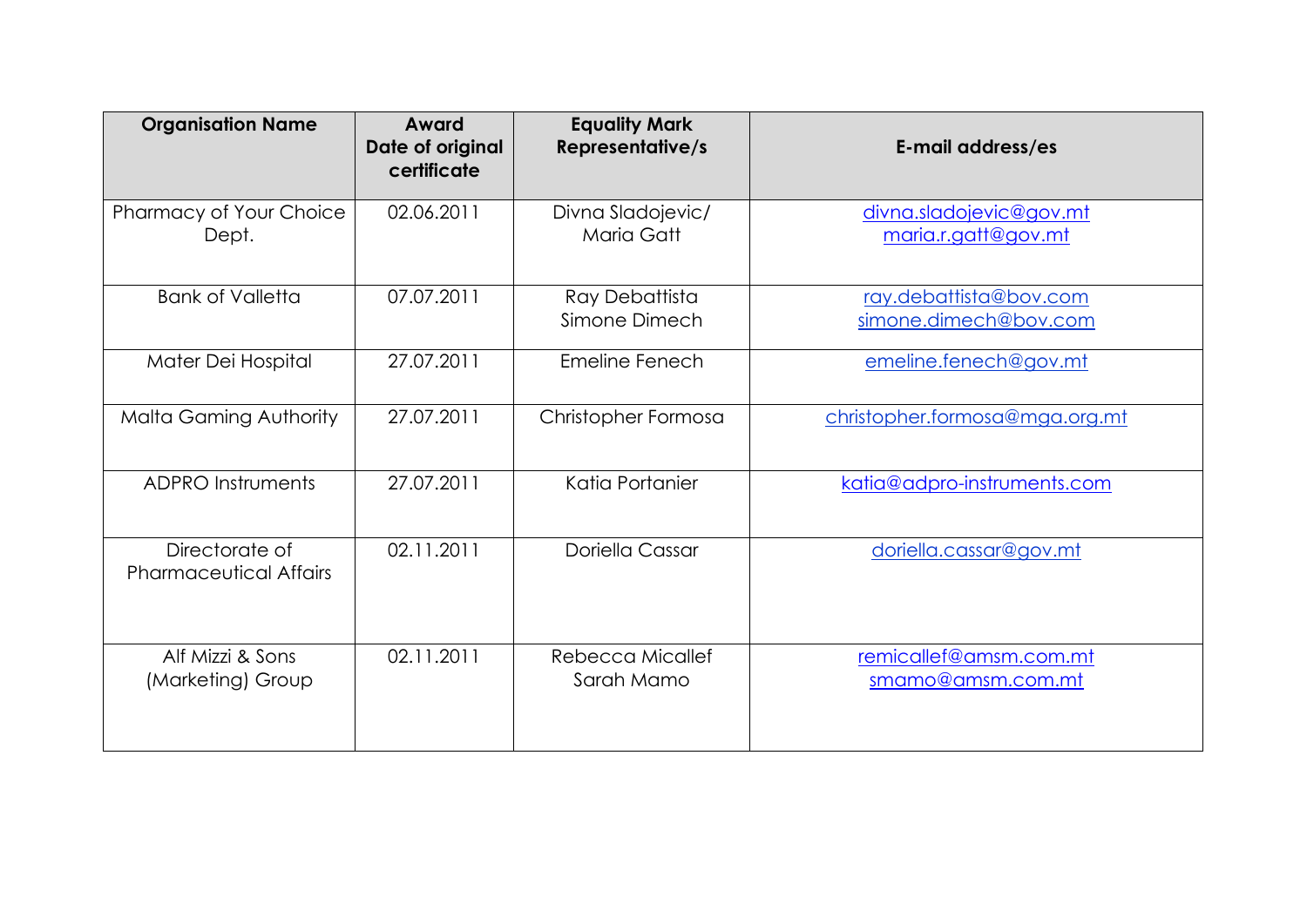| <b>Organisation Name</b>                             | Award<br>Date of original<br>certificate | <b>Equality Mark</b><br><b>Representative/s</b> | E-mail address/es                   |
|------------------------------------------------------|------------------------------------------|-------------------------------------------------|-------------------------------------|
| MISCO International Ltd                              | 02.11.2011                               | Ilaria Zammit                                   | izammit@miscomalta.com              |
| <b>MISCO Consulting Ltd</b>                          | 02.11.2011                               | Ilaria Zammit                                   | izammit@miscomalta.com              |
| Partit Laburista<br>(Čentru Nazzjonali<br>Laburista) | 02.11.2011                               | Mylene Portelli                                 | mylene.portelli@partitlaburista.org |
| <b>Grand Hotel Excelsior</b>                         | 07.03.2012                               | <b>Alfred Attard</b>                            | alfred.attard@excelsior.com.mt      |
| Nectar Group of<br>Companies                         | 15.05.2012                               | Ilona Bonavia                                   | llona.bonavia@nectar.com.mt         |
| <b>Besedo Ltd</b>                                    | 19.07.2012                               | Mary Grace Miceli                               | mary.miceli@besedo.com              |
| MAPFRE MSV Life                                      | 19.07.2012                               | Silvana Sant' Angelo                            | SilvanaS@MSVLife.com                |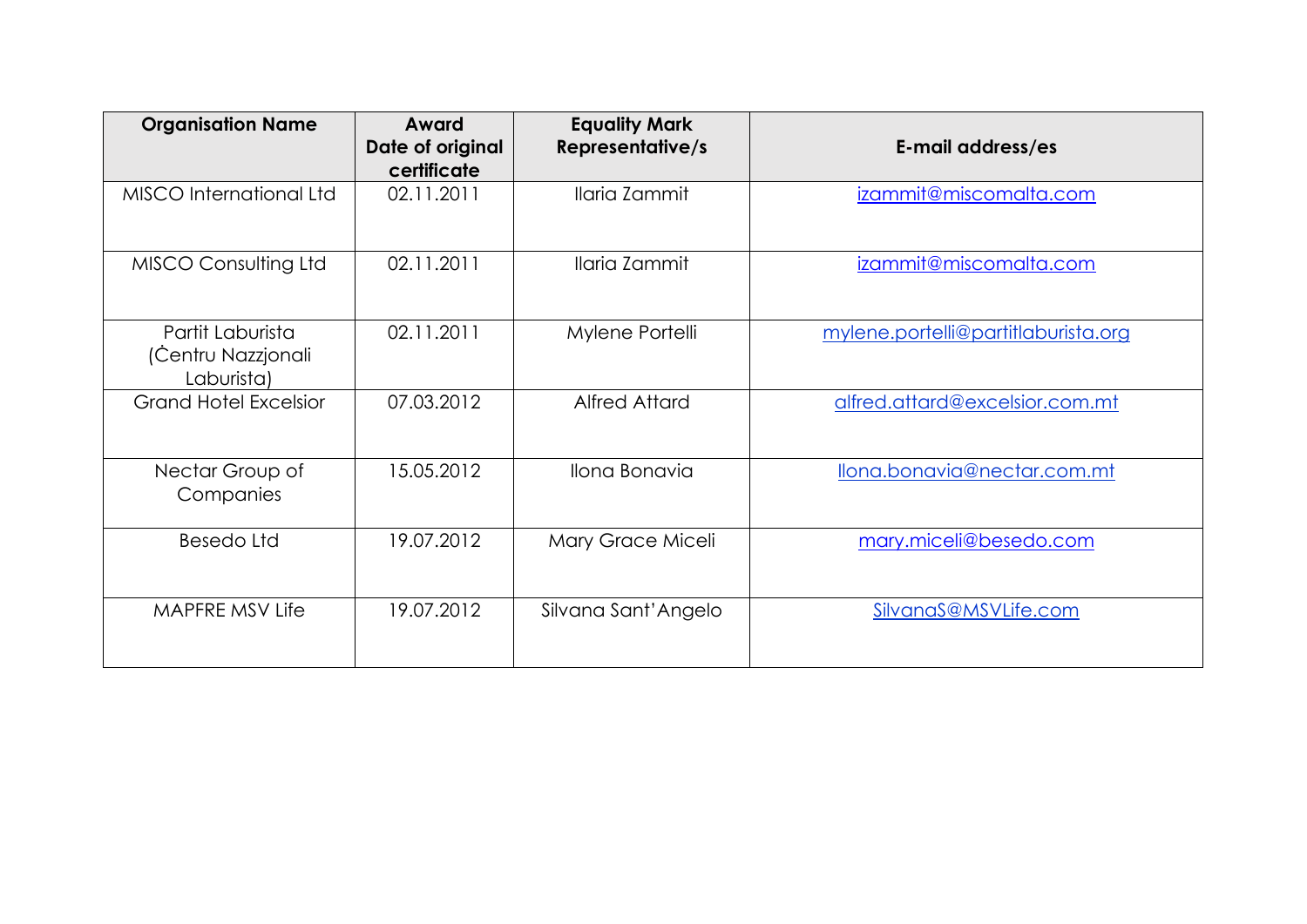| <b>Organisation Name</b>                         | Award<br>Date of original<br>certificate | <b>Equality Mark</b><br><b>Representative/s</b> | E-mail address/es                   |
|--------------------------------------------------|------------------------------------------|-------------------------------------------------|-------------------------------------|
| People and Standards<br><b>Division</b>          | 06.09.2012                               | Charmaine Busato                                | charmaine.busato@gov.mt             |
| Adi Associates                                   | 06.09.2012                               | Ellis McCullough                                | eilis.mccullough@adi-associates.com |
| Studioseven Co. Ltd                              | 03.10.2012                               | Sandra Agius                                    | sagius@studioseven.com.mt           |
| <b>RSM Malta</b>                                 | 06.12.2012                               | Maria Micallef                                  | maria.micallef@rsmmalta.com.mt      |
| Directorate Corporate<br>Services - MSPC         | 06.12.2012                               | Marlene Baldacchino                             | marlene.baldacchino@gov.mt          |
| Department of Health<br>Information and Research | 06.12.2012                               | <b>Audrey Galea</b>                             | audrey.galea@gov.mt                 |
| Simonds Farsons Cisk plc.                        | 24.01.2013                               | Antoinette Caruana                              | antoinette.caruana@farsons.com      |
| Foodchain Ltd                                    | 06.03.2013                               | Alexis Delmar                                   | alexisd@farsons.com                 |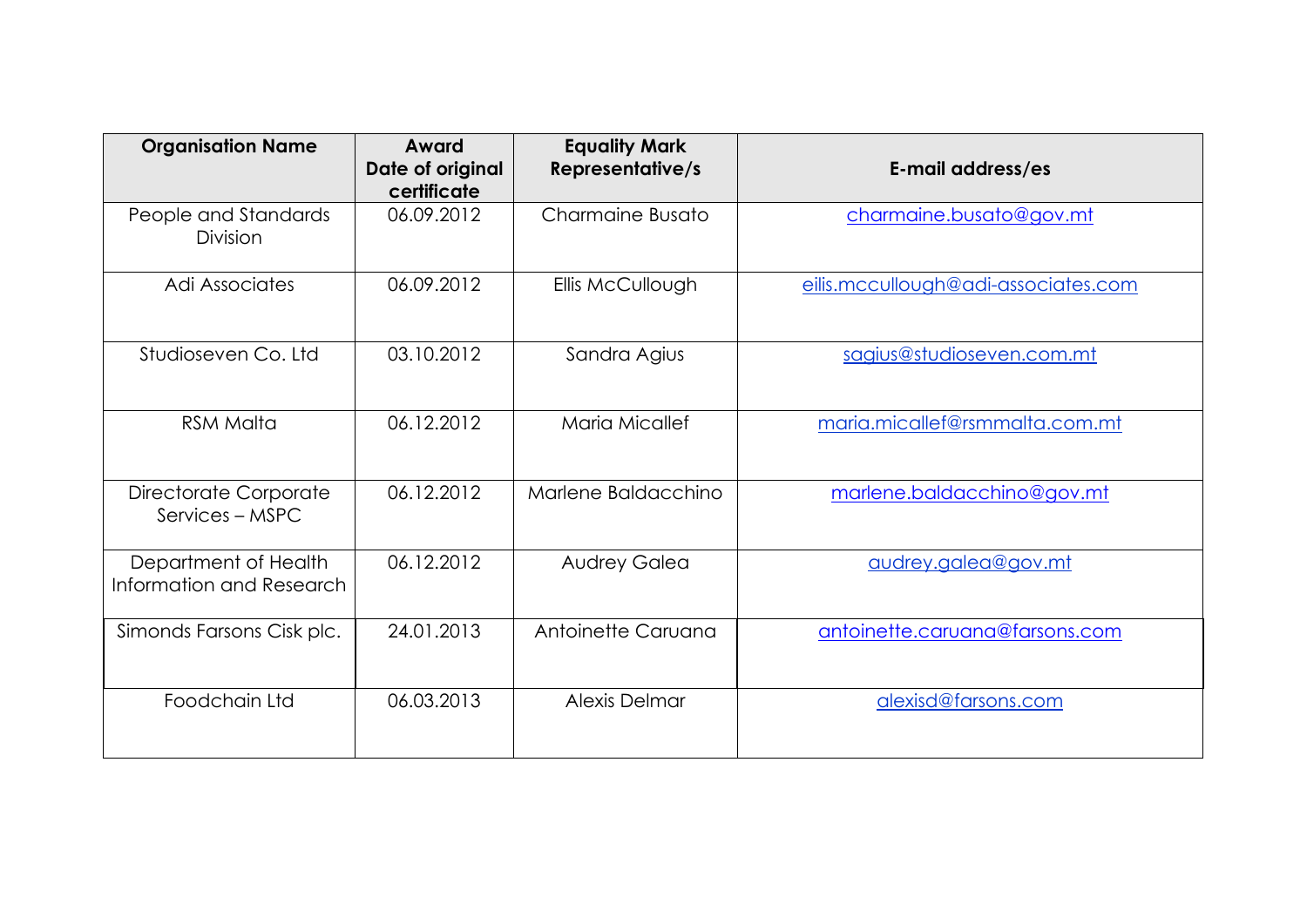| <b>Organisation Name</b>                                | Award<br>Date of original<br>certificate | <b>Equality Mark</b><br>Representative/s | E-mail address/es                        |
|---------------------------------------------------------|------------------------------------------|------------------------------------------|------------------------------------------|
| AIS Group of Companies                                  | 20.11.2013                               | Liana Borg                               | liana.borg@ais.com.mt                    |
| Commission for the Rights<br>of Persons with Disability | 09.04.2014                               | Solange Bonello                          | solange.bonello@crpd.org.mt              |
| <b>Public Broadcasting</b><br>Services                  | 09.04.2014                               | Edmund Tabone<br>Doreen Cortis           | etabone@pbs.com.mt<br>dcortis@pbs.com.mt |
| <b>Medicines Authority</b>                              | 09.04.2014                               | Emma Saliba                              | emma.saliba@gov.mt                       |
| Maltapost p.l.c                                         | 19.01.2015                               | Stefania Camilleri                       | scamilleri@maltapost.com                 |
| En-sure Ltd                                             | 19.01.2015                               | Eilis McCullough                         | Eilis.mccullough@adi-associates.com      |
| <b>GRTU - Malta Chamber</b><br>of SMEs                  | 30.04.2015                               | Abigail Mamo                             | abigail.mamo@smechamber.mt               |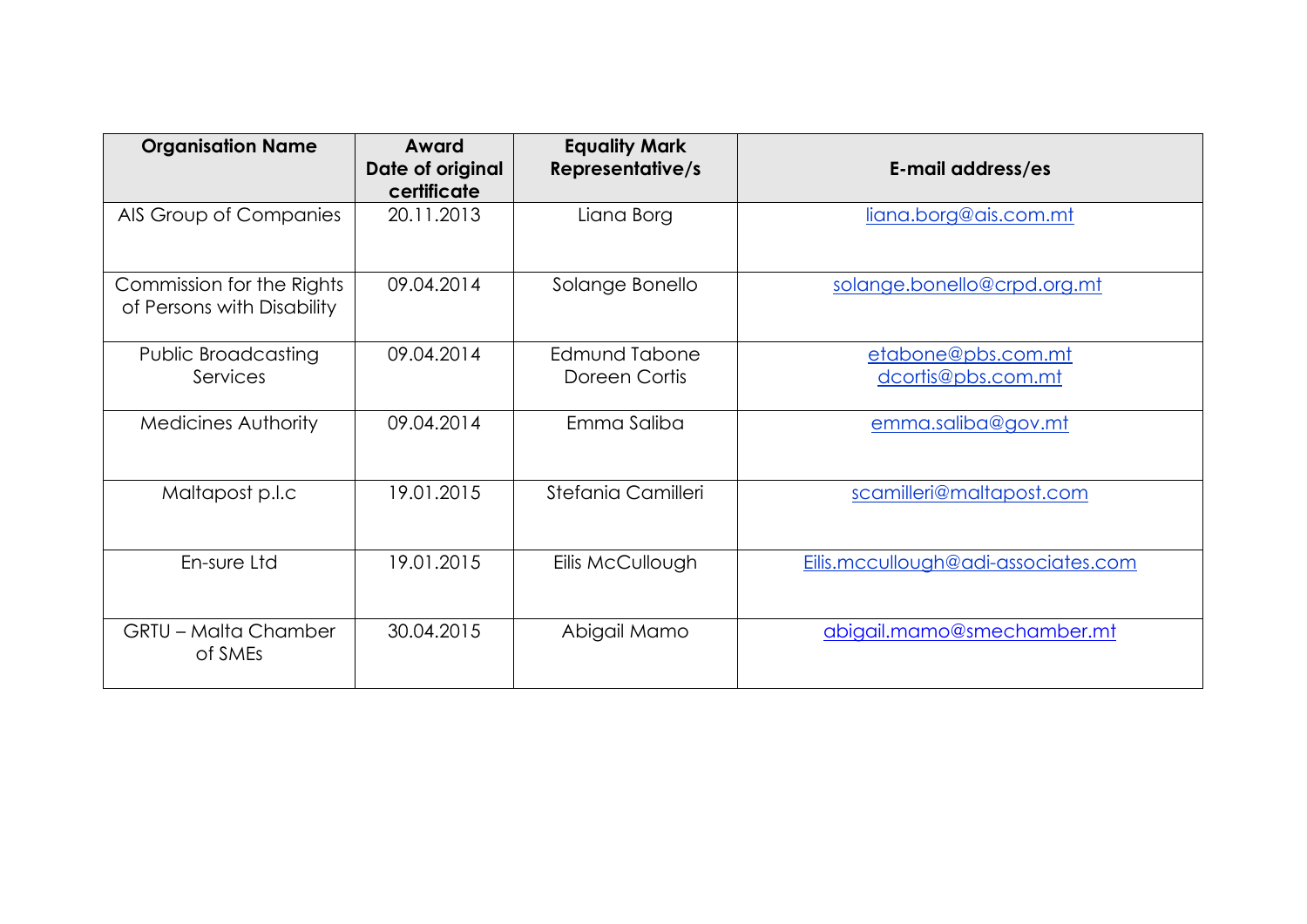| <b>Organisation Name</b>                                                                                    | Award<br>Date of<br>original<br>certificate | <b>Equality Mark</b><br><b>Representative/s</b> | E-mail address/es                                          |
|-------------------------------------------------------------------------------------------------------------|---------------------------------------------|-------------------------------------------------|------------------------------------------------------------|
| <b>GRTU Services Ltd</b>                                                                                    | 30.04.2015                                  | Abigail Mamo                                    | abigail.mamo@smechamber.mt                                 |
| Office of the Permanent<br>Secretary – Ministry for the<br>Economy, Investment and<br><b>Small Business</b> | 30.04.2015                                  | Stephanie Rocco;<br>Rachel Cardona              | stephanie.rocco@gov.mt;<br>rachel.cardona@gov.mt           |
| Servizzi Ewropej f'Malta                                                                                    | 03.11.2015                                  | Mauro Abela                                     | mauro.a.abela@gov.mt                                       |
| Office of the<br>Superintendence Public<br>Health                                                           | 11.12.2015                                  | Pauline Schembri                                | pauline.schembri@gov.mt                                    |
| <b>Busy Bee Ltd</b>                                                                                         | 11.12.2015                                  | Stefan Borg                                     | stefab@busybee.com.mt                                      |
| be.hotel                                                                                                    | 20.01.2016                                  | James Davis<br>Chantel Bonavia                  | james.davis@baystreet.com.mt;<br>accounts@baystreet.com.mt |
| <b>ICON</b>                                                                                                 | 12.05.2016                                  | Agnieszka Kuzma                                 | agnieszka.kuzma@icon.com.mt                                |
| Argus Insurance Agencies<br>Ltd                                                                             | 12.05.2016                                  | Alexia Cordina                                  | alexia.cordina@argus.com.mt                                |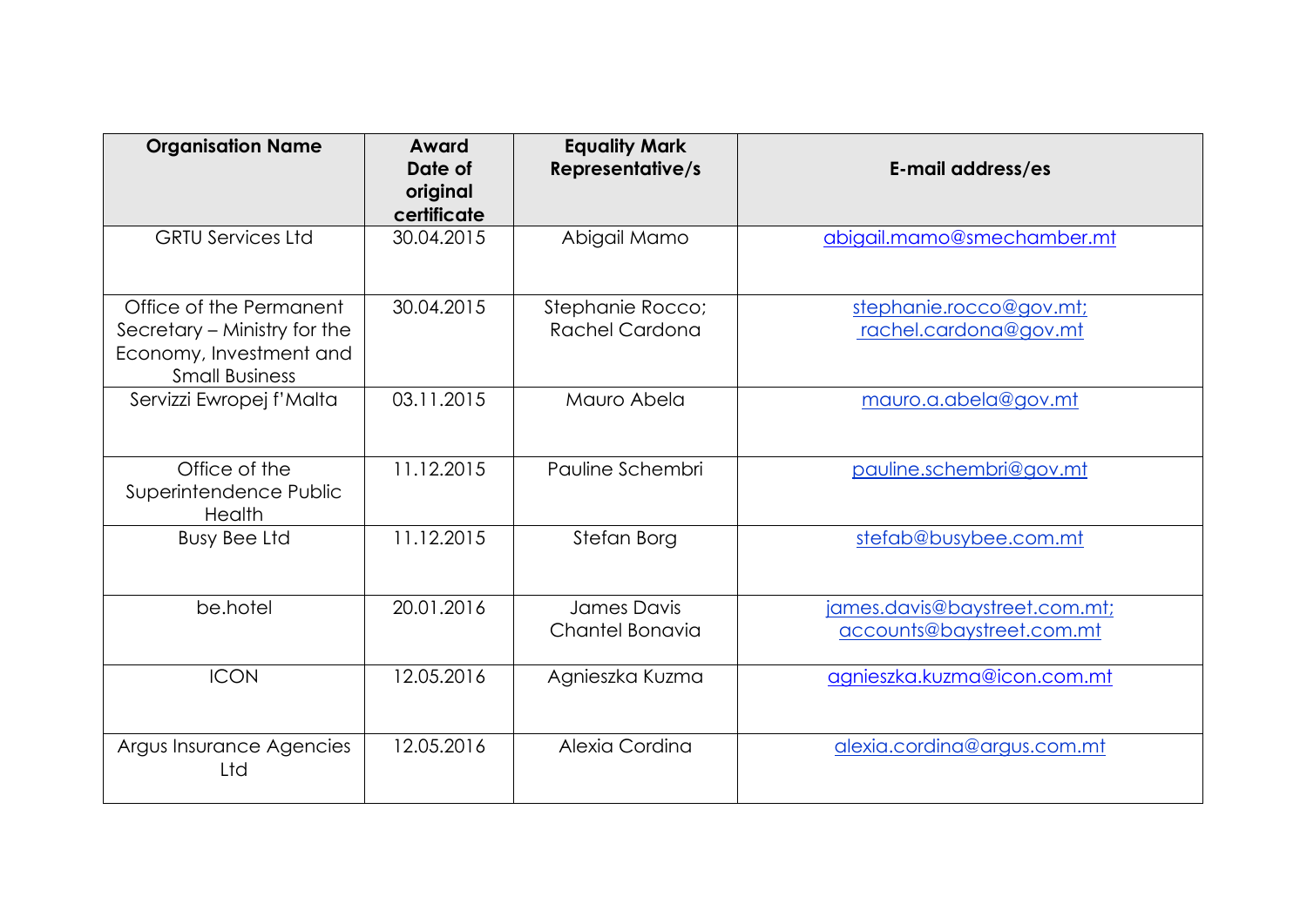| <b>Organisation Name</b>                    | Award<br>Date of<br>original<br>certificate | <b>Equality Mark</b><br><b>Representative/s</b> | E-mail address/es                  |
|---------------------------------------------|---------------------------------------------|-------------------------------------------------|------------------------------------|
| Prohealth Ltd                               | 12.05.2016                                  | Denise Copperstone                              | denise@prohealth.com.mt            |
| <b>ARMS Ltd</b>                             | 10.10.2016                                  | Nikita Zammit<br>Alamango                       | nikita.zammit-alamango@arms.com.mt |
| <b>Medserv Operations Ltd</b>               | 10.10.2016                                  | <b>Chantelle Marie</b><br>Caruana               | ccaruana@medservenergy.com         |
| <b>G4S Security Services</b><br>(Malta) Ltd | 10.10.2016                                  | <b>Denise Cortis</b>                            | denise.cortis@mt.g4s.com           |
| Cateressence Ltd                            | 10.10.2016                                  | Karen Dingli                                    | kdingli@cateressence.com           |
| <b>Vassallo Builders Ltd</b>                | 10.10.2016                                  | Diane Bonello                                   | dbonello@vbgl.com                  |
| Caremalta Ltd                               | 10.10.2016                                  | Denise Tierney                                  | denise.tierney@caremalta.com       |
| Caremalta Mellieha Ltd                      | 10.10.2016                                  | Denise Tierney                                  | denise.tierney@caremalta.com       |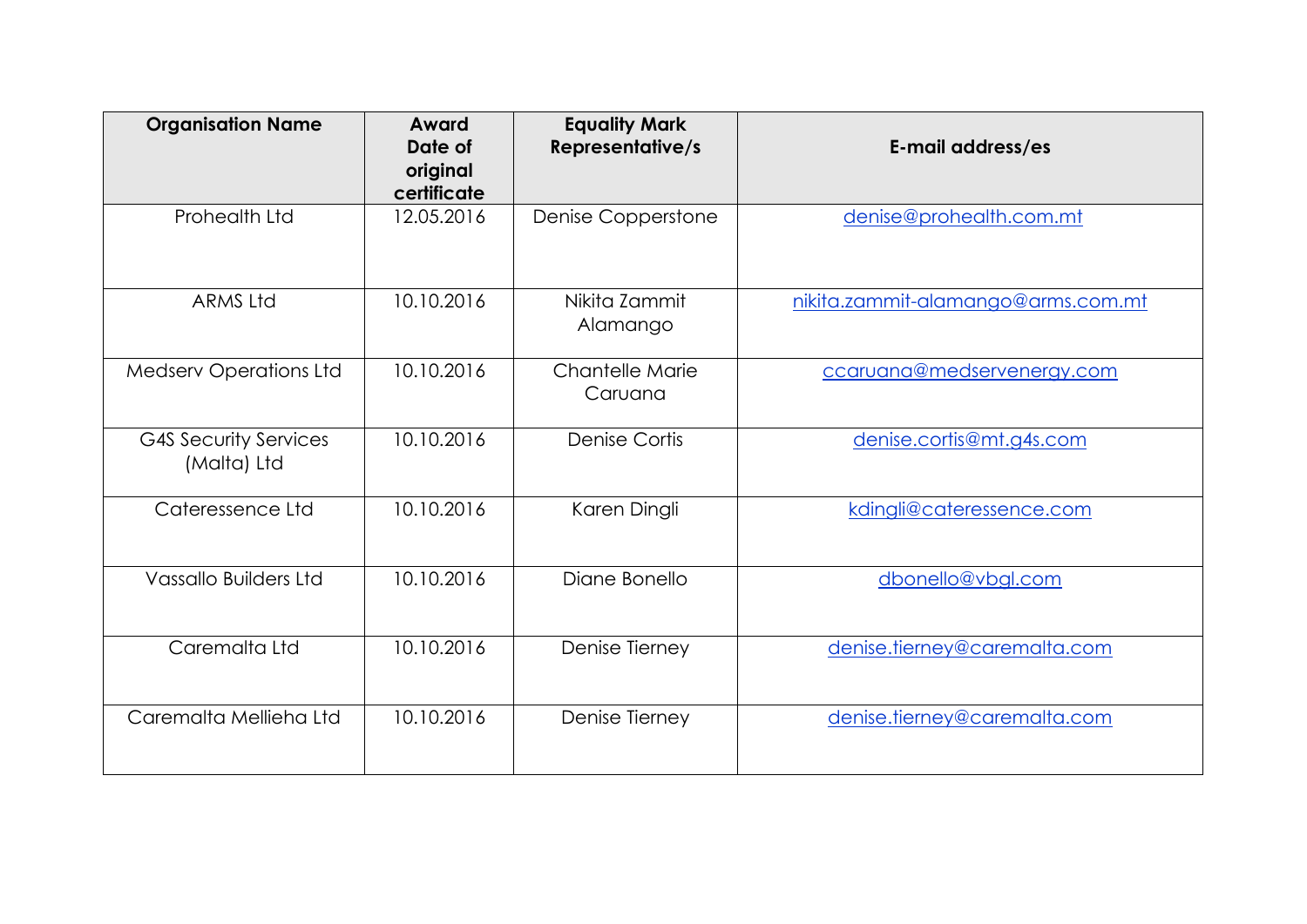| <b>Organisation Name</b>                              | Award<br>Date of<br>original<br>certificate | <b>Equality Mark</b><br><b>Representative/s</b> | E-mail address/es                 |
|-------------------------------------------------------|---------------------------------------------|-------------------------------------------------|-----------------------------------|
| <b>Executive Security Services</b><br>Ltd             | 16.03.2017                                  | Stephen Ciangura                                | essciangura@gmail.com             |
| <b>Healthmark Care Services</b><br>Ltd                | 16.03.2017                                  | Mark Grech                                      | mark.grech@healthmark.com.mt      |
| <b>Support Services Ltd</b>                           | 16.03.2017                                  | Mark Grech                                      | mark.grech@healthmark.com.mt      |
| <b>Health Services Group Ltd</b>                      | 16.03.2017                                  | Mark Grech                                      | mark.grech@healthmark.com.mt      |
| Antes Insurance Brokers Ltd                           | 16.03.2017                                  | <b>Sharon Dos Santos De</b><br>Castro           | s.castro@islandins.com            |
| Alberta Fire and Security<br>Equipment Ltd            | 16.03.2017                                  | Deborah Azzopardi                               | deborah.azzopardi@alberta.com.mt  |
| Grange Security (Malta)<br>Ltd                        | 16.03.2017                                  | Denise Grange                                   | grange.malta@gmail.com            |
| Catalogue Solutions Ltd                               | 26.04.2017                                  | Janice Attard                                   | janice.attard@cs-technologies.net |
| <b>Signal 8 Security Services</b><br><b>Malta Ltd</b> | 26.04.2017                                  | Kim Grech                                       | kim@signal8securitymalta.com.mt   |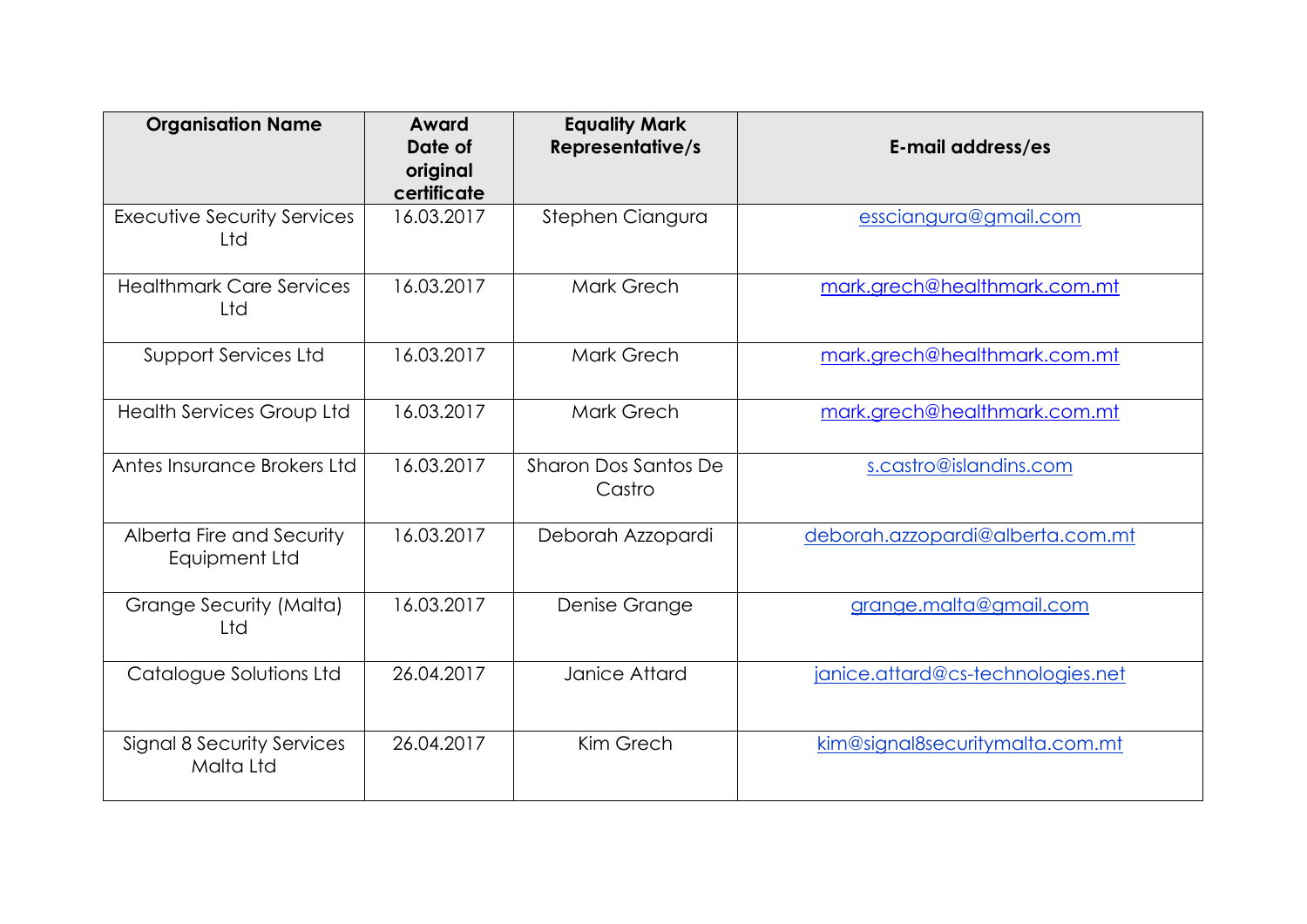| <b>Organisation Name</b>                                                 | Award<br>Date of<br>original<br>certificate | <b>Equality Mark</b><br><b>Representative/s</b> | E-mail address/es                                     |
|--------------------------------------------------------------------------|---------------------------------------------|-------------------------------------------------|-------------------------------------------------------|
| <b>Protection Services (Malta)</b><br>Ltd                                | 26.04.2017                                  | Charlton Sciclung                               | charlton@epsmalta.com                                 |
| Francis Busuttil and Sons<br>(Marketing) Ltd                             | 26.04.2017                                  | Ryan Lia                                        | ryan.lia@fbsmarketing.com                             |
| Catena Media                                                             | 12.10.2017                                  | Fiona Ewins Brown                               | fiona.brown@catenamedia.com                           |
| Malta Financial Services<br>Authority (MFSA)                             | 12.10.2017                                  | Melanie Pace                                    | mpace@mfsa.com.mt                                     |
| People and Skin                                                          | 28.03.2018                                  | Michelle Degorgio                               | admin@peopleandskin.com                               |
| Raketech Group Limited                                                   | 28.03.2018                                  | Martin Schillig                                 | martin.schillig@raketech.com                          |
| Ministry for Energy,<br><b>Enterprise and Sustainable</b><br>Development | 28.03.2018                                  | Gianella Mifsud                                 | gianella.a.mifsud@gov.mt                              |
| Kerber Security Ltd.                                                     | 28.03.2018                                  | Stefan Axisa<br>Lindsey Gauci                   | stefanaxisa@live.com<br>lindsey@kerbersecurity.com.mt |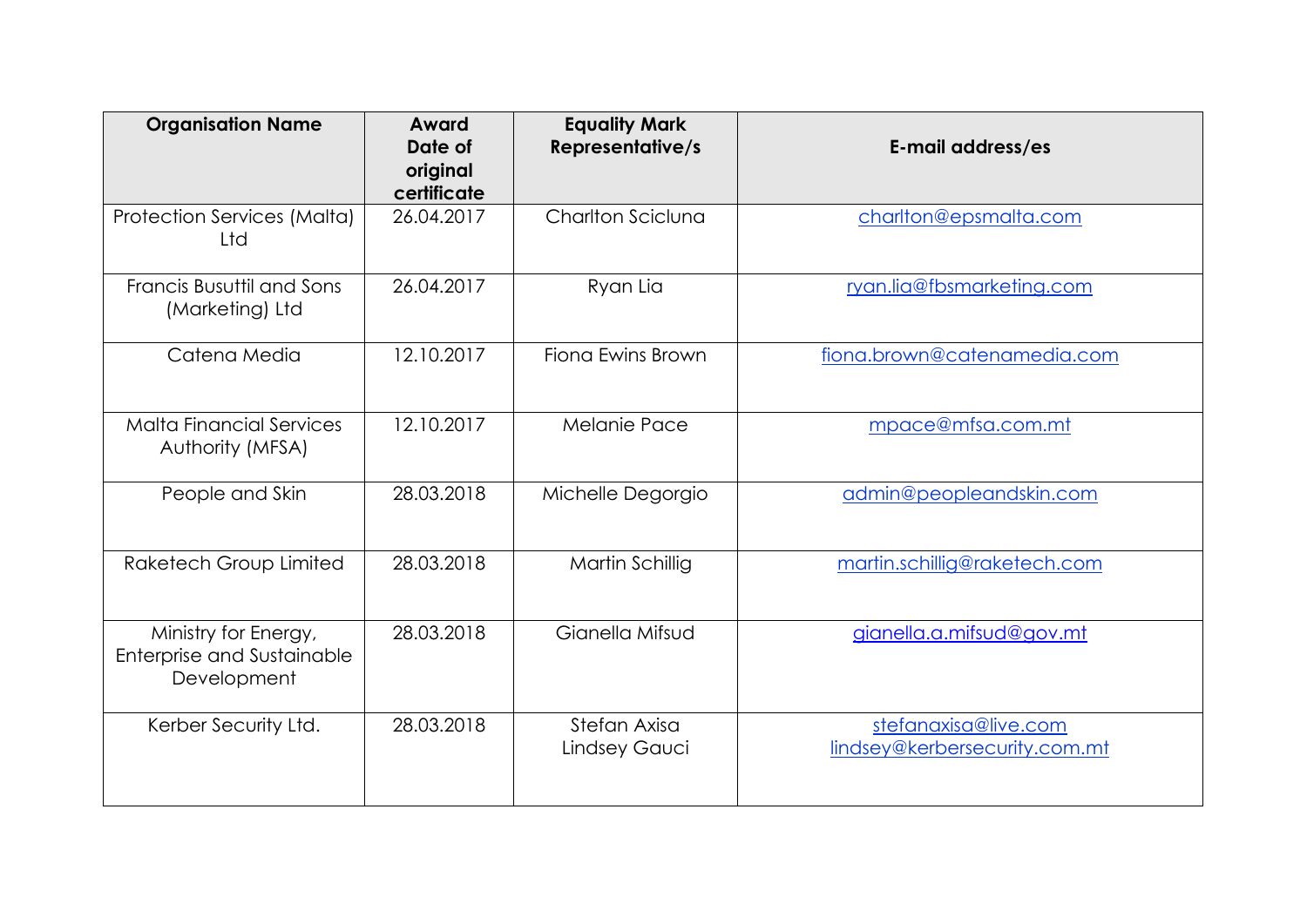| <b>Organisation Name</b>                                                       | Award<br>Date of<br>original<br>certificate | <b>Equality Mark</b><br><b>Representative/s</b> | E-mail address/es                                     |
|--------------------------------------------------------------------------------|---------------------------------------------|-------------------------------------------------|-------------------------------------------------------|
| EuroBridge Shipping<br>Services Ltd.                                           | 30.07.2018                                  | David Abela<br>Lorraine Abela                   | david@eurobridge.com.mt<br>lorraine@eurobridge.com.mt |
| <b>Primary HealthCare</b>                                                      | 30.07.2018                                  | Maria Sciberras                                 | maria.sciberras@gov.mt                                |
| Oney Life (PCC) Ltd.<br>Oney Insurance (PCC) Ltd.<br>Oney Holding Ltd          | 20.12.2018                                  | Caroline Bonadonna                              | cbonadonna@oney.com.mt                                |
| Ozo Group<br>Ozo Malta<br>Ozo Care<br>Malta Home Care Services<br>Ozo Security | 21.01.2019                                  | Joe Cefai<br><b>Chantelle Chircop</b>           | hr@ozogroup.com                                       |
| WM Environmental Ltd.                                                          | 14.10.2019                                  | <b>Maria Pace</b>                               | wmenvltd@gmail.com                                    |
| <b>Specialist Group Cleaners</b><br>Ltd.                                       | 14.10.2019                                  | Jessica Grioli                                  | info@sgcleanersItd.com                                |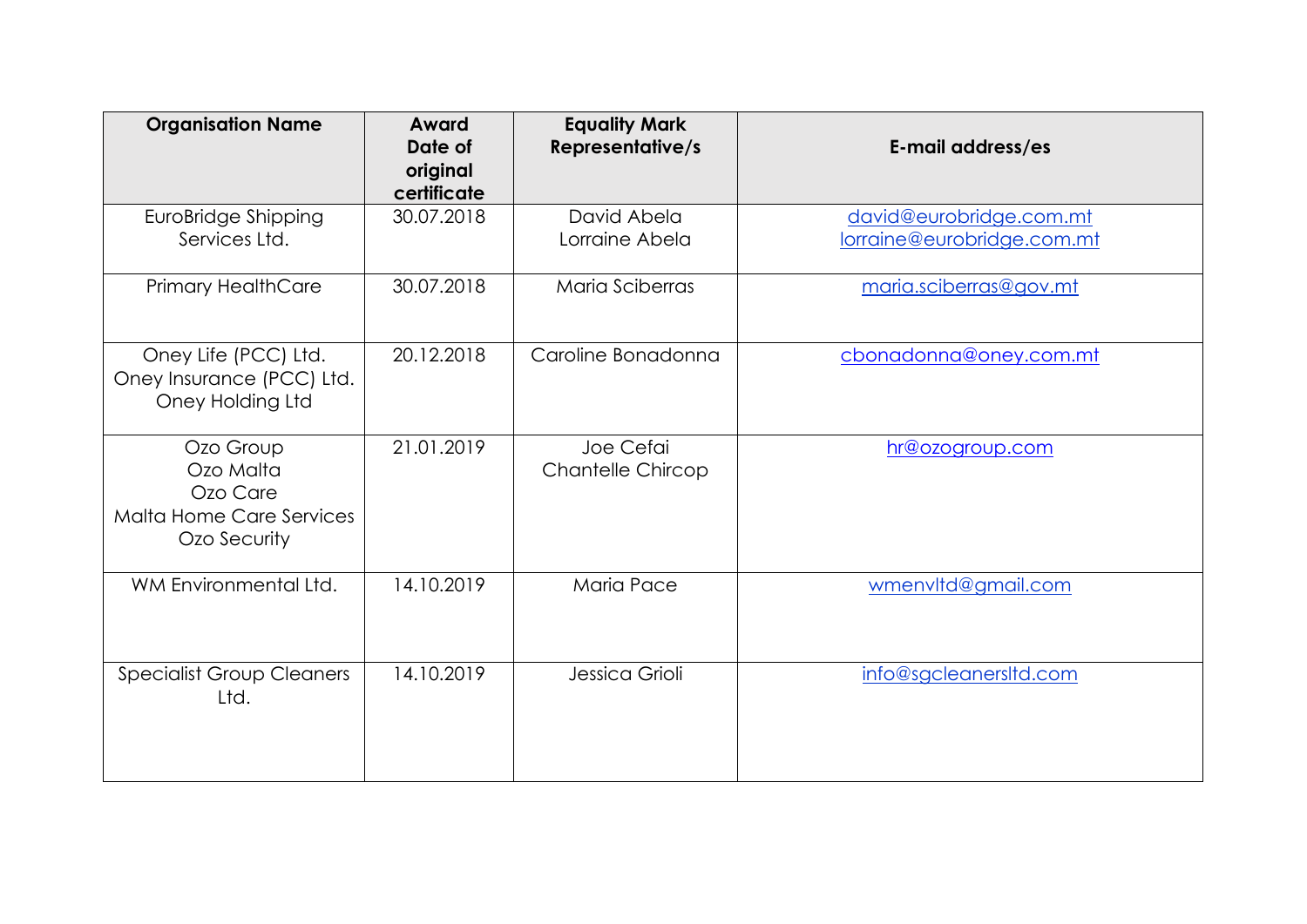| <b>Organisation Name</b>                                        | Award<br>Date of<br>original<br>certificate | <b>Equality Mark</b><br><b>Representative/s</b> | E-mail address/es            |
|-----------------------------------------------------------------|---------------------------------------------|-------------------------------------------------|------------------------------|
| X Clean Ltd.                                                    | 29.11.2019                                  | Sharon Tanti                                    | xcleanltd@gmail.com          |
| <b>Malta Business Registry</b>                                  | 29.11.2019                                  | Annalise Zammit                                 | annalise.b.zammit@mbr.mt     |
| <b>Health Care Funding</b><br>Directorate (Entitlement<br>Unit) | 29.11.2019                                  | Samuel Scicluna                                 | samuel.scicluna@gov.mt       |
| Directorate Corporate<br>Services (MFJG)                        | 29.11.2019                                  | <b>Albert Cassar</b>                            | albert.d.cassar@gov.mt       |
| <b>Apex Childcare Ltd</b>                                       | 28.07.2020                                  | Odette Bellizzi                                 | hr@apex.com.mt               |
| Apex Community Care Ltd                                         | 28.07.2020                                  | Odette Bellizzi                                 | hr@apex.com.mt               |
| <b>Apex Community Services</b><br>Ltd.                          | 28.07.2020                                  | Odette Bellizzi                                 | hr@apex.com.mt               |
| <b>National Audit Office</b>                                    | 28.07.2020                                  | Ian Rizzo                                       | ian.rizzo@gov.mt             |
| Waste Collection Ltd.                                           | 28.07.2020                                  | Jeremy Zammit                                   | wastecollectionItd@gmail.com |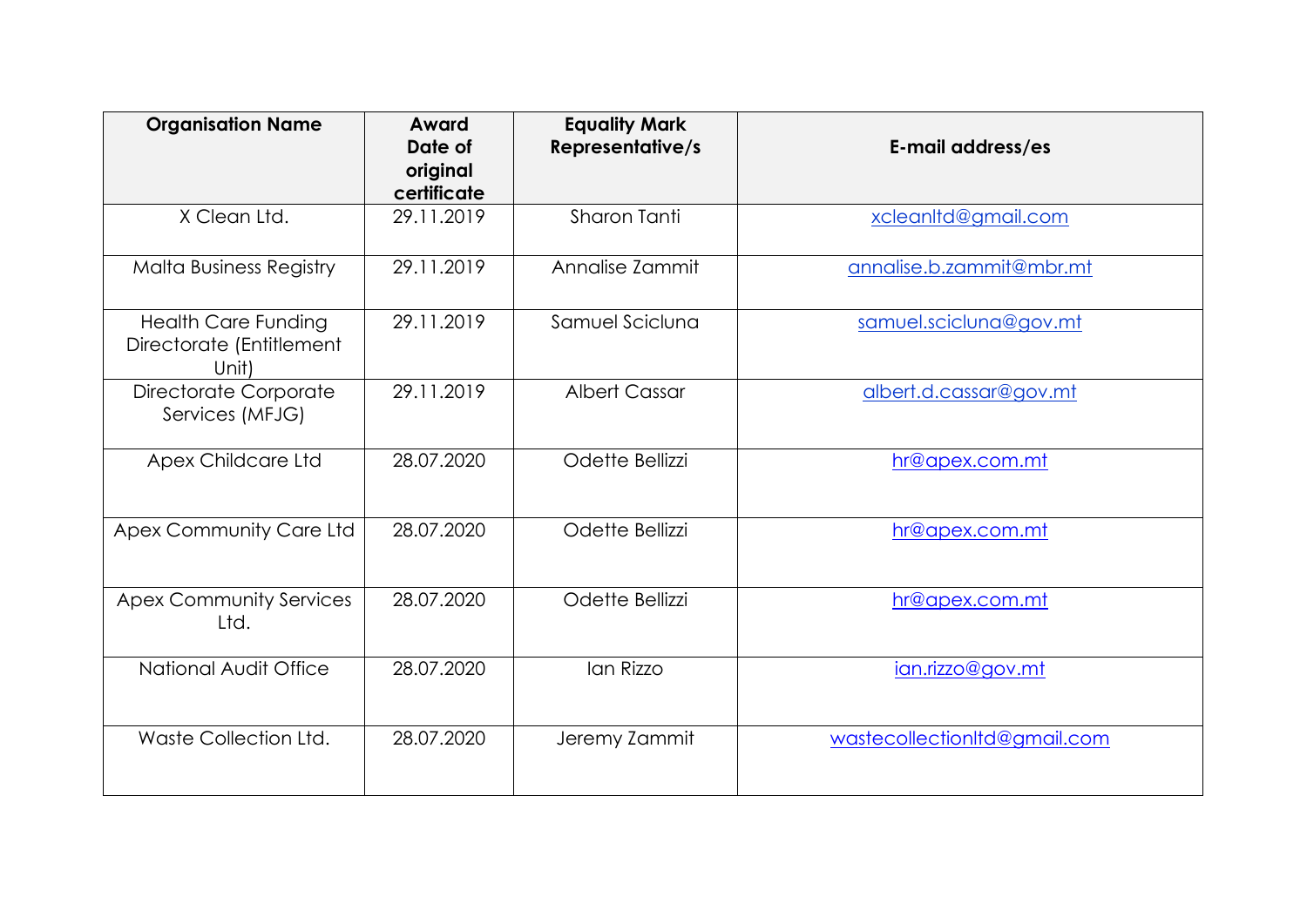| <b>Organisation Name</b>                                          | Award<br>Date of<br>original<br>certificate | <b>Equality Mark</b><br><b>Representative/s</b> | E-mail address/es                                    |
|-------------------------------------------------------------------|---------------------------------------------|-------------------------------------------------|------------------------------------------------------|
| General Cleaners Co. Ltd.                                         | 28.07.2020                                  | Francesca Grima                                 | francesca@general-cleaners.com                       |
| Calamatta Cuschieri<br><b>Investment Services</b>                 | 28.07.2020                                  | Carla Dimech                                    | hr@cc.com.mt                                         |
| Ministry for Transport,<br>Infrastructure and Capital<br>Projects | 28.07.2020                                  | Marthese<br>Parascandolo                        | equality.mtip@gov.mt                                 |
| Archbishop's Curia -<br>Archdiocese of Malta                      | 28.07.2020                                  | <b>Michael Pace Ross</b>                        | michael.pace.ross@maltadiocese.org                   |
| <b>Baxter Malta</b>                                               | 10.12.2020                                  | Amy Catania                                     | amy catania@baxter.com                               |
| <b>Bad Boy Cleaning Services</b><br>Ltd.                          | 10.12.2020                                  | <b>Maria Micallef</b>                           | operations@badboycleaners.com                        |
| MeDirect Bank (Malta) plc                                         | 10.12.2020                                  | Francesca Farrugia                              | francesca.farrugia@medirect.com.mt                   |
| Foundation for Medical<br>Services (FMS)                          | 10.12.2020                                  | Dajana Laketic<br>Marilisa Darmanin             | dajana.laketic@gov.mt;<br>marilisa.a.darmanin@gov.mt |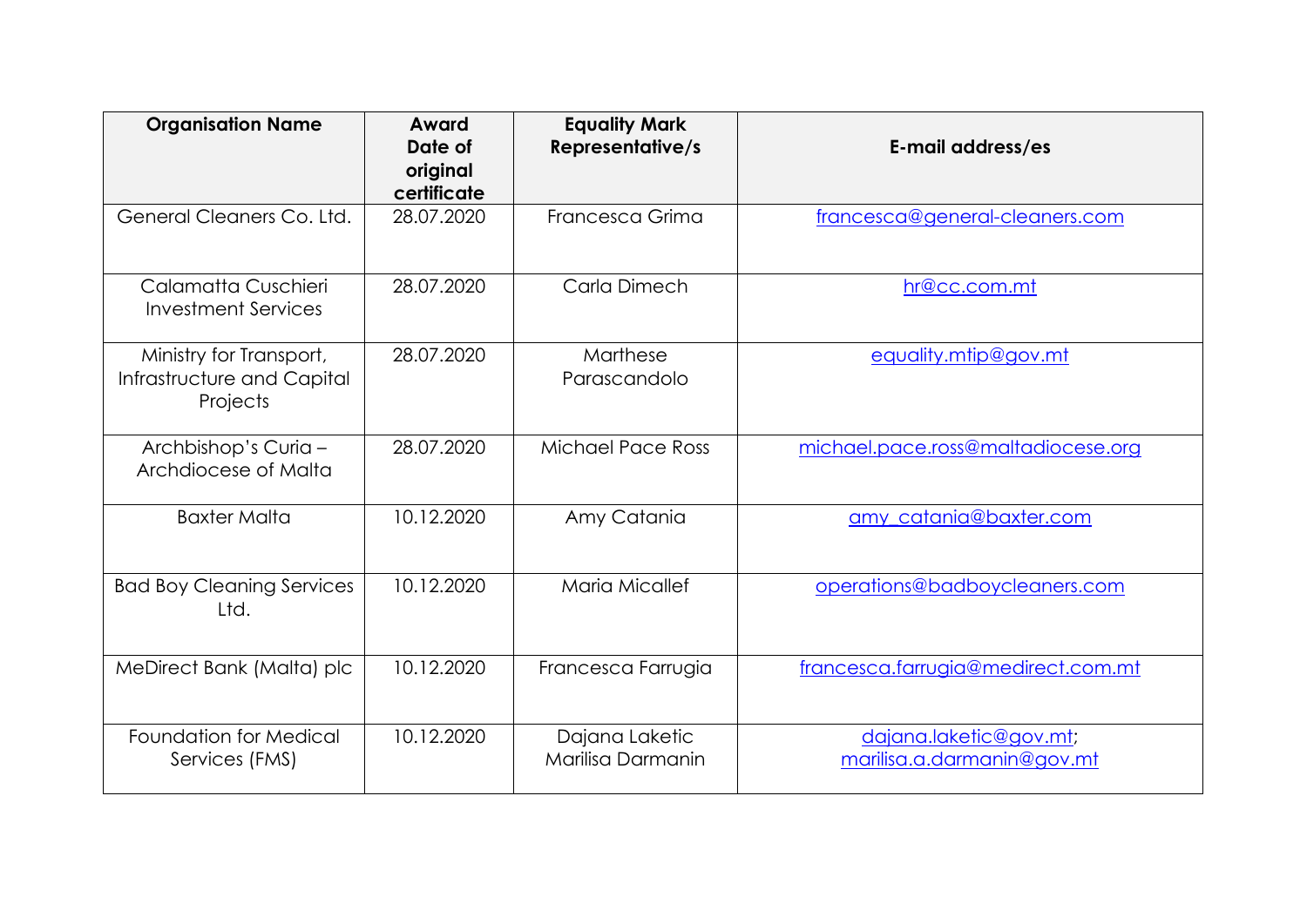| <b>Organisation Name</b>                      | Award<br>Date of<br>original<br>certificate | <b>Equality Mark</b><br><b>Representative/s</b> | E-mail address/es               |
|-----------------------------------------------|---------------------------------------------|-------------------------------------------------|---------------------------------|
| Circular Economy Malta                        | 10.12.2020                                  | Christine Camilleri                             | christine.camilleri@rrra.gov.mt |
| <b>Professional Security</b><br>Services Ltd. | 10.12.2020                                  | Ana Irina Negru                                 | info@prosecmalta.com            |
| Tuning Fork Advisory Ltd.                     | 03.05.2021                                  | Ms Maria Varga                                  | mvarga@tfork.com                |
| <b>Public Service Commission</b>              | 03.05.2021                                  | Angela Portelli                                 | angela.portelli@gov.mt          |
| Institute for Education                       | 03.05.2021                                  | Matthew Bugeja                                  | matthew.bugeja.4@ilearn.edu.mt  |
| <b>Security Service Malta</b><br>Limited      | 03.05.2021                                  | Sylvana Bezzina                                 | sylvana.bezzina@security.com.mt |
| PrimeCare                                     | 03.05.2021                                  | Moira Sant                                      | hrassistant@primecare.com.mt    |
| JK Security Ltd.                              | 27.07.2021                                  | Tatjana Trajkovic                               | hr@jkgroup.mt                   |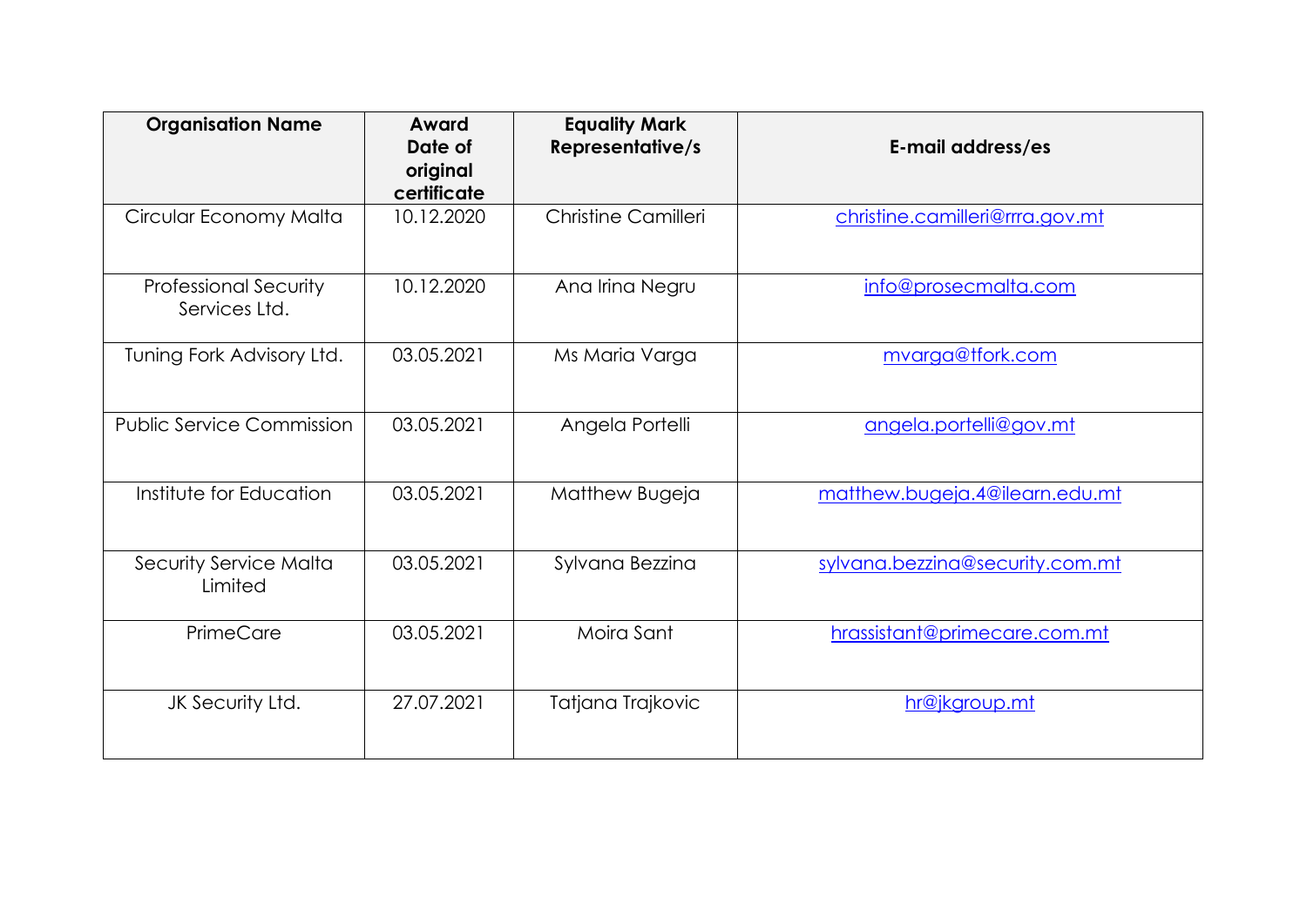| <b>Organisation Name</b>                                                                                               | Award<br>Date of<br>original<br>certificate | <b>Equality Mark</b><br><b>Representative/s</b> | E-mail address/es                    |
|------------------------------------------------------------------------------------------------------------------------|---------------------------------------------|-------------------------------------------------|--------------------------------------|
| Goldguard Security<br>Services Ltd.                                                                                    | 27.07.2021                                  | Caroline Tabone                                 | gguardsec@gmail.com                  |
| Debono Group Holdings<br>Itd.<br>Storage Systems Ltd.<br>New Mobility Ltd.<br>Parts Supply Ltd.<br>Michael Debono Ltd. | 27.07.2021                                  | Rachel Tabone Hall                              | rachel.tabonehall@debonogroup.com.mt |
| The Malta Police Force                                                                                                 | 16.12.2021                                  | Kenneth Haber                                   | kenneth.haber@gov.mt                 |
| <b>Vivian Corporation</b>                                                                                              | 16.12.2021                                  | Ramon Muscat                                    | ramon.muscat@emcs.com.mt             |
| <b>Bava Holdings Limited</b>                                                                                           | 16.12.2021                                  | Gabriella Mallia                                | info@bavaholdings.com                |
| St. John's Co-Cathedral<br>Foundation                                                                                  | 16.12.2021                                  | Kevin Attard                                    | kattard@stjohnscocathedral.com       |
| De La Rue Currency &<br>Secure Print Ltd                                                                               | 31.05.2022                                  | <b>Bernard Jaccarini</b>                        | bernard.jaccarini@uk.delarue.com     |